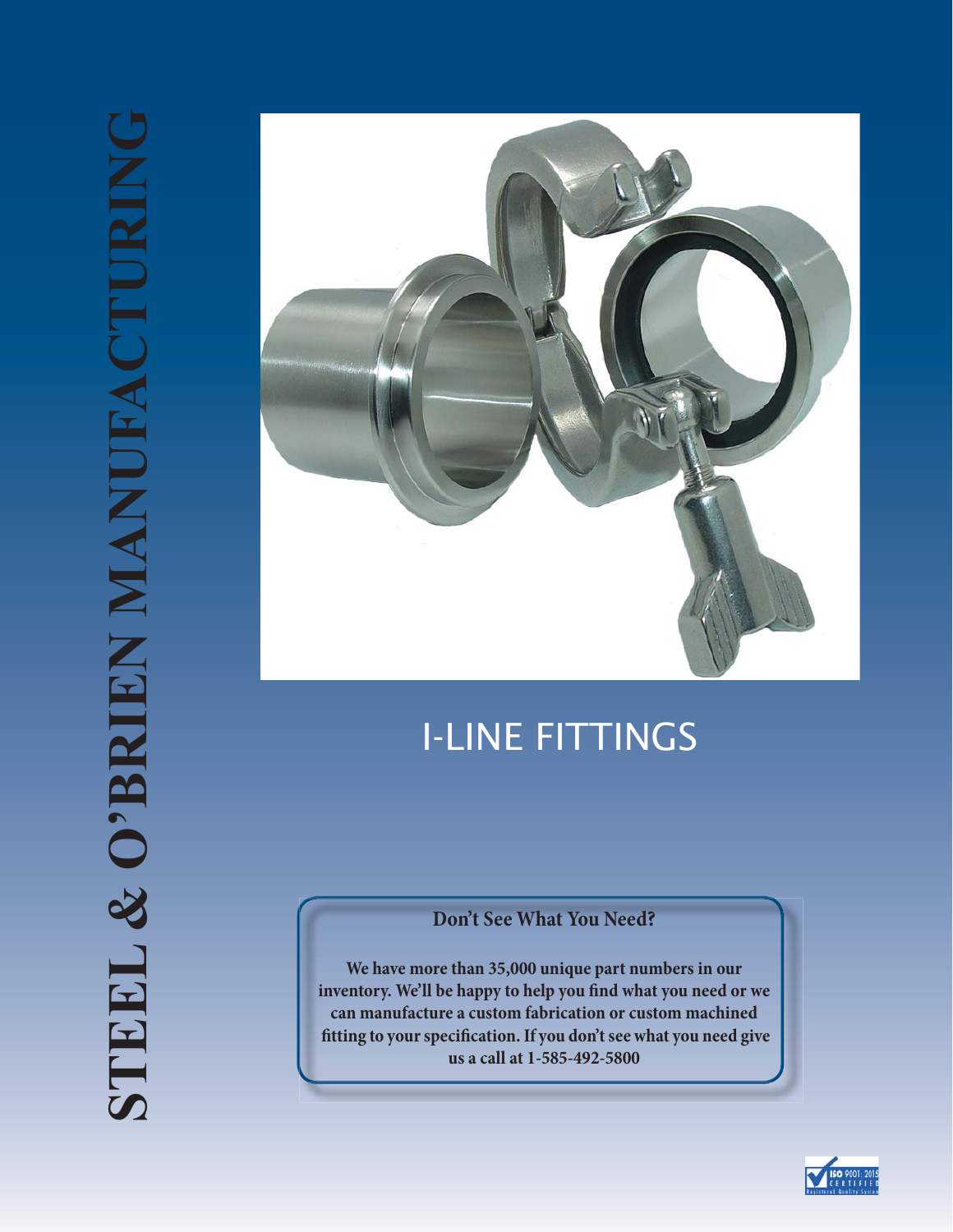#### 14WI - SHORT WELD FERRULE, MALE



| PART NUMBER  | <b>SIZE</b>             | A     |
|--------------|-------------------------|-------|
| $14WI-1$     |                         | .589  |
| $14WI - 1.5$ | $1 - 1/2$               | .746  |
| $14WI-2$     | $\overline{2}$          | .780  |
| 14WI-2.5     | $2 - 1/2$               | .850  |
| $14WI-3$     | $\overline{\mathbf{3}}$ | .912  |
| $14WI-4$     | 4                       | 1.037 |
| $14WI-6$     | 6                       | .818  |
| $14WI-8$     | 8                       | .818  |

### 15WI - SHORT WELD FERRULE, FEMALE



| PART NUMBER | <b>SIZE</b>    | А     |
|-------------|----------------|-------|
| $15WI-1$    |                | .786  |
| $15WI-1.5$  | $1 - 1/2$      | .942  |
| $15WI-2$    | $\overline{2}$ | 1.036 |
| 15WI-2.5    | $2 - 1/2$      | 1.161 |
| $15WI-3$    | $\mathbf{3}$   | 1.223 |
| $15WI-4$    | 4              | 1.348 |
| 15WI-6      | 6              | 1.130 |
| $15WI-8$    | 8              | 1.130 |

#### 14WLI - LONG WELD FERRULE, MALE



| PART NUMBER | <b>SIZE</b>               | A     |
|-------------|---------------------------|-------|
| $14WLI-1$   |                           | 1.562 |
| 14WLI-1.5   | $1 - 1/2$                 | 1.843 |
| $14WLI-2$   | $\overline{\mathfrak{D}}$ | 2.062 |
| 14WLI-2.5   | $2 - 1/2$                 | 2.500 |
| $14WLI-3$   |                           | 2.375 |
| $14WLI-4$   |                           | 2.688 |
| $14WLI-6$   | 6                         | 3.813 |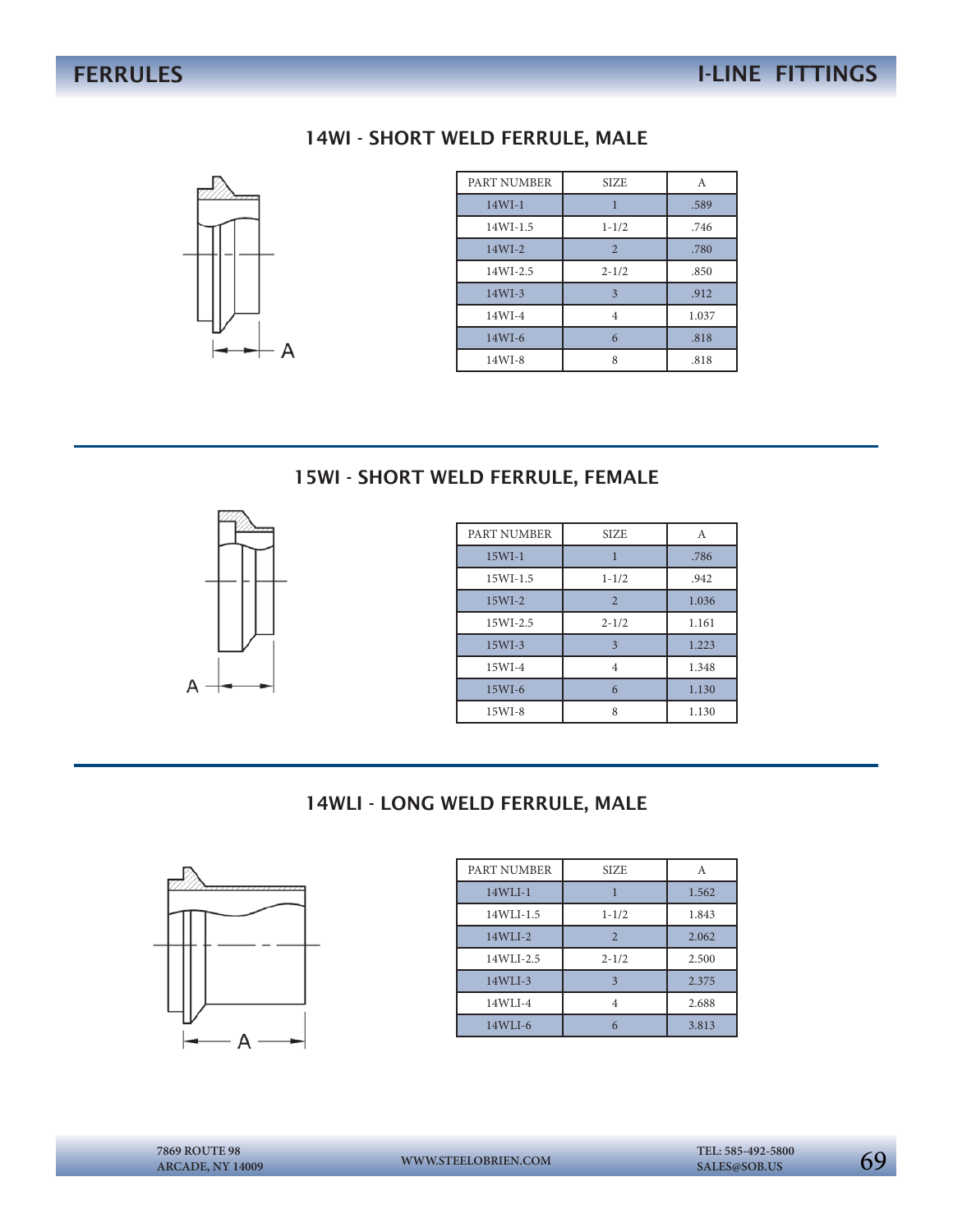#### 15WLI - LONG WELD FERRULE, FEMALE



| PART NUMBER | <b>SIZE</b>             | А     |
|-------------|-------------------------|-------|
| $15WLI-1$   |                         | 1.750 |
| 15WLI-1.5   | $1 - 1/2$               | 2.031 |
| $15WLI-2$   | $\overline{2}$          | 2.312 |
| 15WLI-2.5   | $2 - 1/2$               | 2.500 |
| $15WLI-3$   | $\overline{\mathbf{3}}$ | 2.688 |
| 15WLI-4     | 4                       | 3.000 |
| 15WLI-6     |                         | 3.000 |

# 14WHI - TANK WELD FERRULE, MALE



| PART NUMBER | <b>SIZE</b> | A     | B     | C     |
|-------------|-------------|-------|-------|-------|
| $14WHI-1$   |             | 1.312 | .870  | 1.250 |
| 14WHI-1.5   | $1 - 1/2$   | 1.437 | 1.370 | 1.688 |
| $14WHI-2$   |             | 1.500 | 1.870 | 2.250 |
| 14WHI-2.5   | $2 - 1/2$   | 1.437 | 2.370 | 2.750 |
| $14WHI-3$   | 3           | 1.500 | 2.870 | 3.313 |
| 14WHI-4     |             | 1.812 | 3.834 | 4.250 |

#### 15WHI - TANK WELD FERRULE, FEMALE



| PART NUMBER | <b>SIZE</b> |       | B     | C     |
|-------------|-------------|-------|-------|-------|
| $15WHI-1$   |             | 1.500 | .870  | 1.250 |
| 15WHI-1.5   | $1 - 1/2$   | 1.625 | 1.370 | 1.688 |
| $15WHI-2$   | 2           | 1.750 | 1.870 | 2.250 |
| 15WHI-2.5   | $2 - 1/2$   | 1.750 | 2.370 | 2.750 |
| $15WHI-3$   |             | 1.812 | 2.870 | 3.313 |
| $15WHI-4$   |             | 2.125 | 3.834 | 4.250 |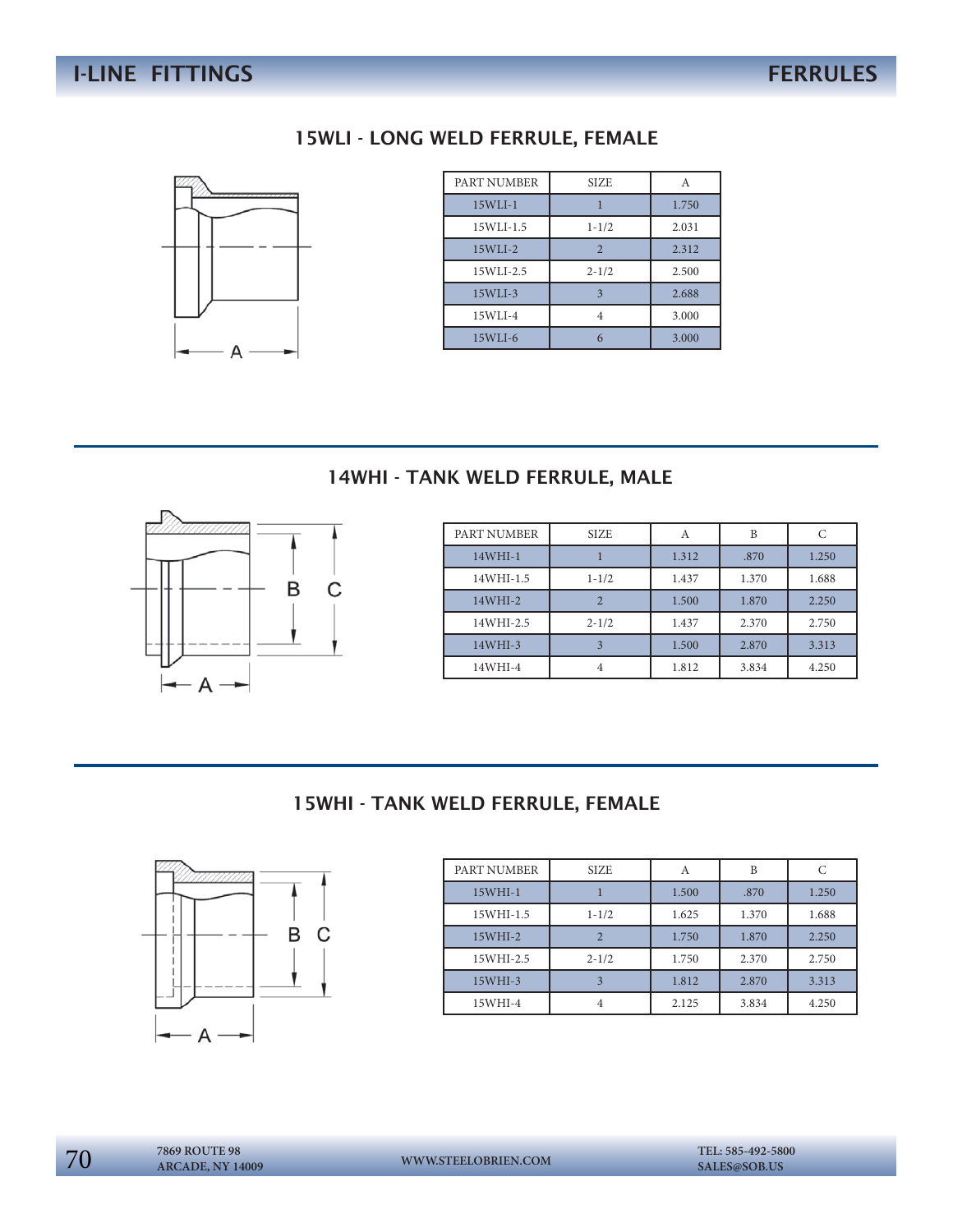# 15WNI - ASEPTIC, FEMALE



| PART NUMBER | SIZE.     | A     |
|-------------|-----------|-------|
| $15WNI-1$   |           | .942  |
| 15WNI-1.5   | $1 - 1/2$ | 1.036 |
| $15WNI-2$   | 2         | 1.161 |
| 15WNI-2.5   | $2 - 1/2$ | 1.223 |
| $15WNI-3$   |           | 1.348 |
| 15WNI-4     |           | 1.348 |

#### 14WNI - ASEPTIC, MALE



| PART NUMBER | <b>SIZE</b>    |       |
|-------------|----------------|-------|
| $14$ WNI-1  |                | .942  |
| 14WNI-1.5   | $1 - 1/2$      | 1.036 |
| $14$ WNI-2  | $\mathfrak{D}$ | 1.161 |
| 14WNI-2.5   | $2 - 1/2$      | 1.223 |
| $14$ WNI-3  |                | 1.348 |
| 14WNI-4     |                | 1.348 |

#### ASEPTIC UNION



| PART NUMBER | SIZE                  |
|-------------|-----------------------|
| $29$ WNI-1  |                       |
| 29WNI-1.5   | $1 - 1/2$             |
| 29WNI-2     | $\overline{2}$        |
| 29WNI-2.5   | $2 - 1/2$             |
| $29WNI-3$   | 3                     |
| 29WNI-4     |                       |
| $\sim$      | $CD$ $CD$ $ADIT$<br>- |

CLAMP NOT SHOWN FOR CLARITY

**ARCADE, NY 14009**

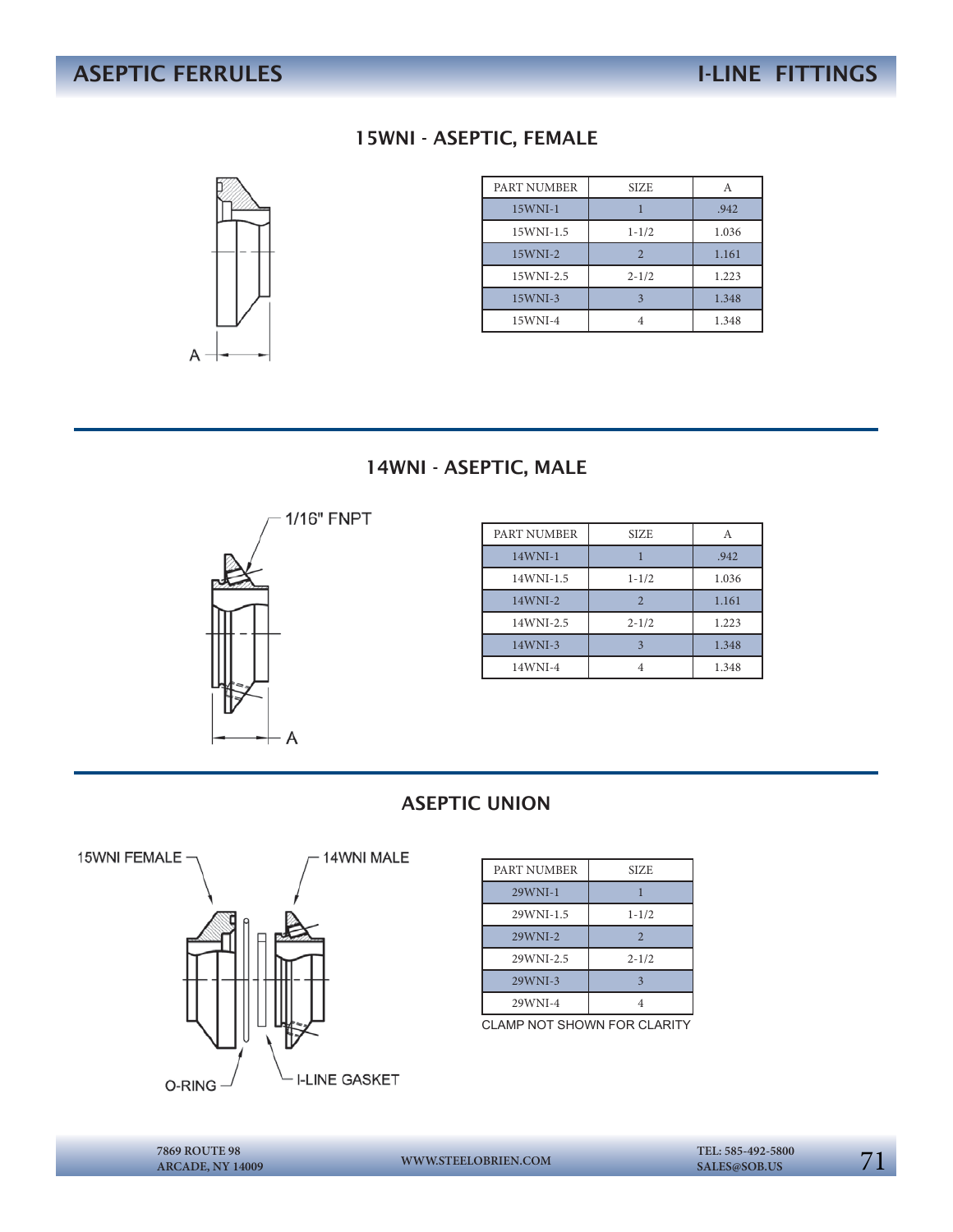#### 16AI-14I - SOLID END CAP, MALE



| PART NUMBER    | <b>SIZE</b>   | A    |
|----------------|---------------|------|
| $16AI-14I-1$   |               | .505 |
| 16AI-14I-1.5   | $1 - 1/2$     | .505 |
| $16AI-14I-2$   | $\mathcal{D}$ | .505 |
| $16AI-14I-2.5$ | $2 - 1/2$     | .692 |
| $16AI-14I-3$   |               | .692 |
| $16AI-14I-4$   |               | .755 |
| $16AI-14I-6$   |               | .755 |

NOTE: AVAILABLE IN ACRYLIC AND LEXAN

#### 16AI-15I - SOLID END CAP, FEMALE



| PART NUMBER    | <b>SIZE</b>    | A    |
|----------------|----------------|------|
| $16AI-15I-1$   |                | .500 |
| $16AI-15I-1.5$ | $1 - 1/2$      | .500 |
| $16AI-15I-2$   | $\overline{2}$ | .687 |
| $16AI-15I-2.5$ | $2 - 1/2$      | .687 |
| $16AI-15I-3$   | 3              | .687 |
| $16AI-15I-4$   |                | .750 |
| $16AI-15I-6$   |                | .750 |

#### 23BI - THERMOMETER CAP, MALE



| PART NUMBER  | <b>SIZE</b>       |      |
|--------------|-------------------|------|
| $23BI-1$     | 1 X 1/2 NPT       | .505 |
| $23BI-1.5$   | $1-1/2$ X 3/4 NPT | .505 |
| $23BI-2$     | 2 X 3/4 NPT       | .505 |
| $23BI - 2.5$ | 2-1/2 X 3/4 NPT   | .692 |
| $23BI-3$     | 3 X 3/4 NPT       | .692 |
| $23BI-4$     | 4 X 3/4 NPT       | .755 |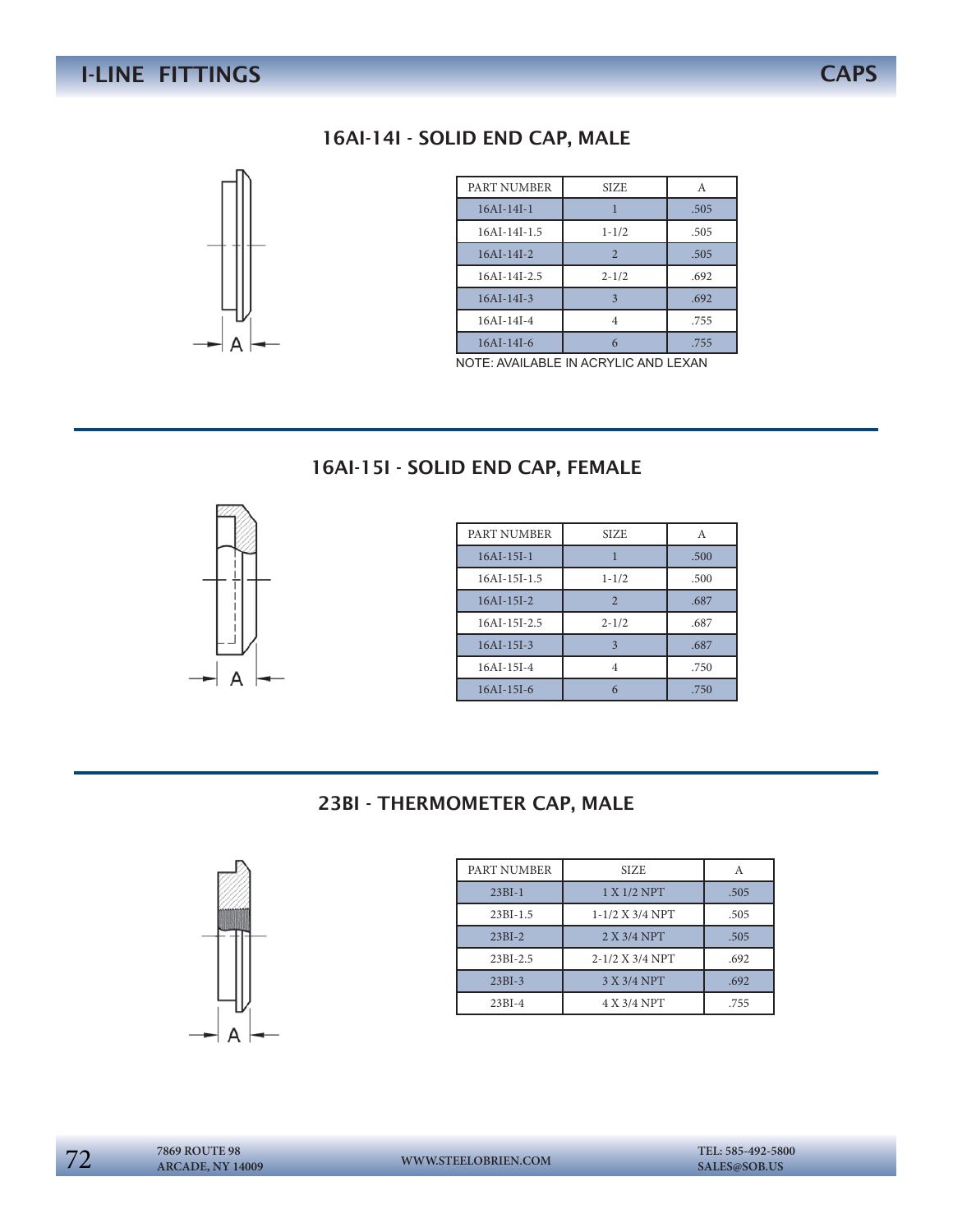#### 2FI - 90 DEGREE ELBOW, FEMALE X MALE ENDS



| PART NUMBER | <b>SIZE</b>    | А     | B     | R     |
|-------------|----------------|-------|-------|-------|
| $2FI-1$     |                | 2.286 | 2.089 | 1.500 |
| $2FI-1.5$   | $1 - 1/2$      | 3.192 | 2.996 | 2.250 |
| $2FI-2$     | $\overline{2}$ | 4.036 | 3.780 | 3.000 |
| $2FI-2.5$   | $2 - 1/2$      | 4.911 | 4.600 | 3.750 |
| $2FI-3$     | 3              | 5.723 | 5.412 | 4.500 |
| $2FI-4$     | 4              | 7.348 | 7.037 | 6.000 |

### 2CI - 90 DEGREE ELBOW, FEMALE ENDS



| PART NUMBER | SIZE.          | Α     |
|-------------|----------------|-------|
| $2CI-1$     |                | 2.286 |
| $2CI-1.5$   | $1 - 1/2$      | 3.192 |
| $2CI-2$     | $\mathfrak{D}$ | 4.036 |
| $2CI-2.5$   | $2 - 1/2$      | 4.911 |
| $2CI-3$     |                | 5.723 |
| $2CI-4$     |                | 7.348 |

#### 2EI - 90 DEGREE ELBOW, MALE ENDS



| PART NUMBER | <b>SIZE</b> |       |
|-------------|-------------|-------|
| $2EI-1$     |             | 2.089 |
| $2EI-1.5$   | $1 - 1/2$   | 2.996 |
| $2EI-2$     |             | 3.780 |
| 2EI-2.5     | $2 - 1/2$   | 4.600 |
| $2EI-3$     |             | 5.412 |
| $2EI-4$     |             | 7.037 |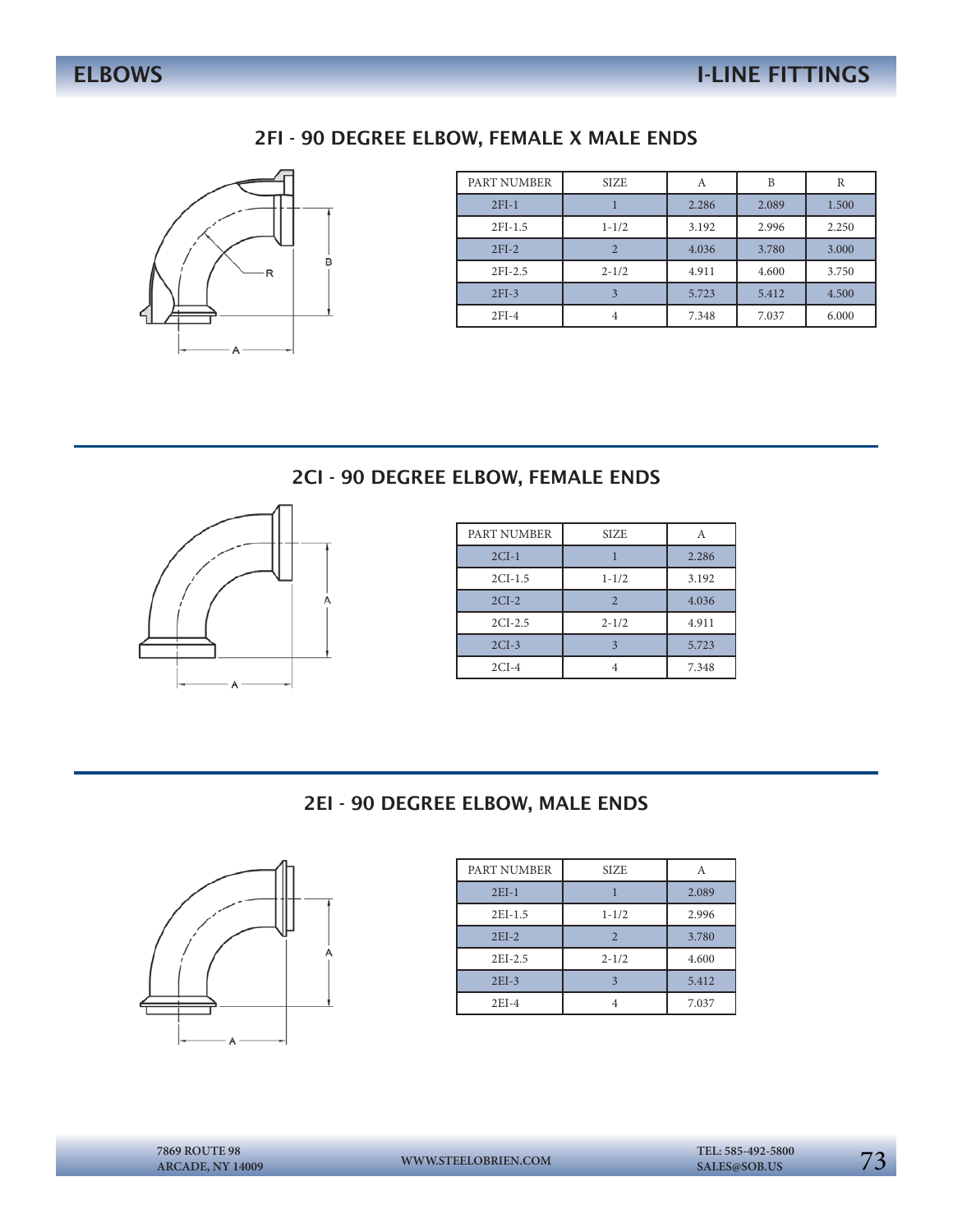#### 2PI - 45 DEGREE ELBOW, FEMALE X MALE ENDS



| PART NUMBER | <b>SIZE</b>    | А     | B     | R     |
|-------------|----------------|-------|-------|-------|
| $2PI-1$     |                | 1.411 | 1.214 | 1.500 |
| $2PI-1.5$   | $1 - 1/2$      | 1.879 | 1.526 | 2.250 |
| $2PI-2$     | $\overline{2}$ | 2.286 | 2.030 | 3.000 |
| $2PI-2.5$   | $2 - 1/2$      | 2.723 | 2.412 | 3.750 |
| $2PI-3$     | 3              | 3.098 | 2.787 | 4.500 |
| $2PI-4$     | 4              | 3.848 | 3.537 | 6.000 |

### 2KI - 45 DEGREE ELBOW, FEMALE ENDS



| PART NUMBER | <b>SIZE</b> |       |
|-------------|-------------|-------|
| $2KI-1$     |             | 1.411 |
| $2KI-1.5$   | $1 - 1/2$   | 1.879 |
| $2KI-2$     | 2           | 2.286 |
| $2KI-2.5$   | $2 - 1/2$   | 2.723 |
| $2KI-3$     |             | 3.098 |
| $2KI-4$     |             | 3.848 |

#### 2HI - 45 DEGREE ELBOW, MALE ENDS



| PART NUMBER | SIZE      |       |
|-------------|-----------|-------|
| $2HI-1$     |           | 1.214 |
| $2HI-1.5$   | $1 - 1/2$ | 1.526 |
| $2HI-2$     |           | 2.030 |
| $2HI-2.5$   | $2 - 1/2$ | 2.412 |
| $2HI-3$     |           | 2.787 |
| $2HI-4$     |           | 3.537 |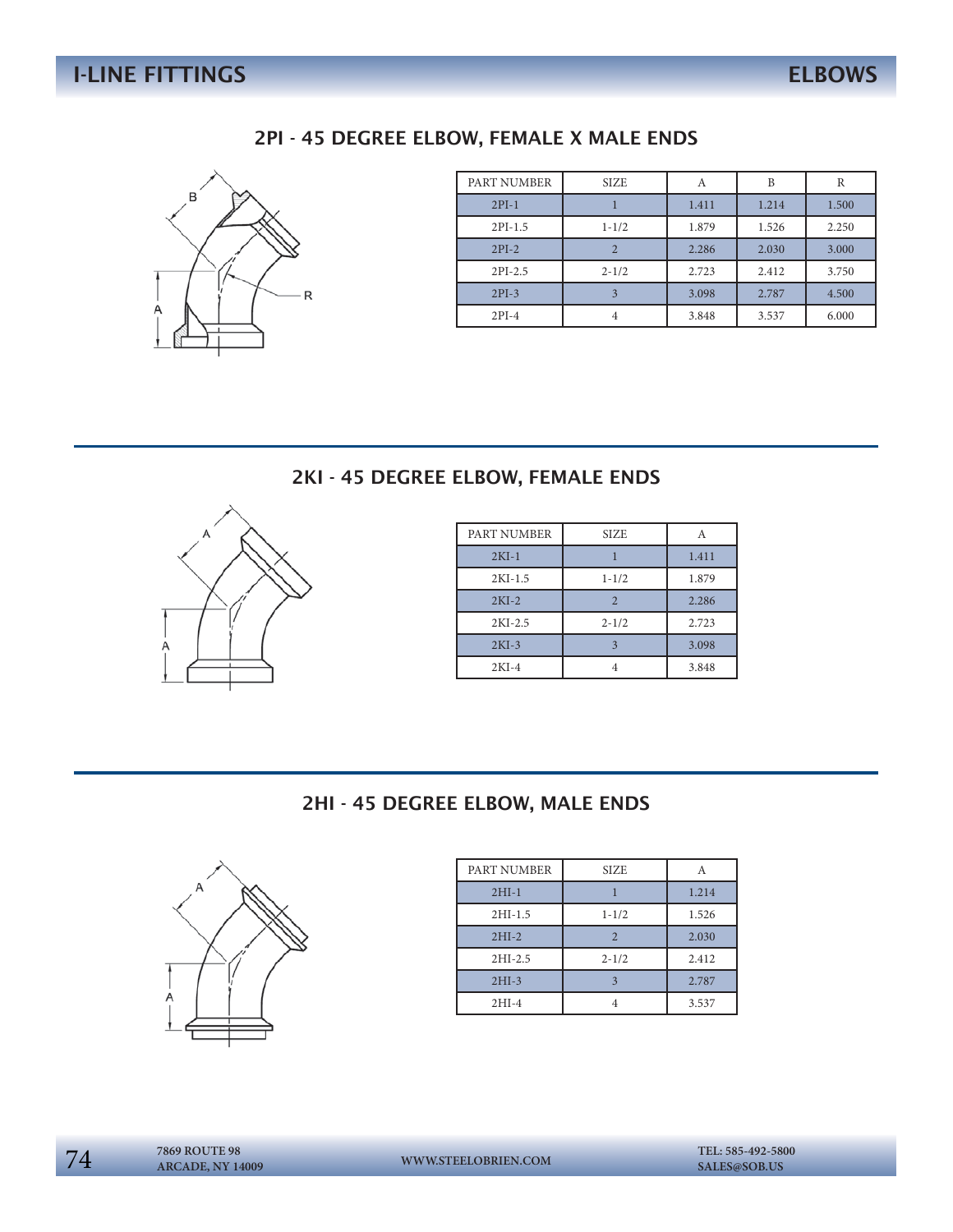#### 7I - TEE, FEMALE ENDS



| PART NUMBER | <b>SIZE</b>    | А     | B     |
|-------------|----------------|-------|-------|
| $7I-1$      |                | 1.911 | 3.822 |
| $7I-1.5$    | $1 - 1/2$      | 2.598 | 5.196 |
| $7I-2$      | $\overline{2}$ | 3.099 | 6.198 |
| $7I-2.5$    | $2 - 1/2$      | 3.505 | 7.010 |
| $7I-3$      |                | 3.817 | 7.634 |
| $7I-4$      |                | 4.786 | 9.572 |

#### 7HI - TEE, MALE ENDS



| PART NUMBER | <b>SIZE</b>             | Α     | B     |
|-------------|-------------------------|-------|-------|
| $7HI-1$     |                         | 1.714 | 3.428 |
| 7HI-1.5     | $1 - 1/2$               | 2.402 | 4.804 |
| $7HI-2$     | $\overline{2}$          | 2.843 | 5.686 |
| 7HI-2.5     | $2 - 1/2$               | 3.194 | 6.388 |
| $7HI-3$     | $\overline{\mathbf{z}}$ | 3.506 | 7.012 |
| $7HI-4$     |                         | 4.475 | 8.950 |

#### 7AI - TEE, FEMALE RUN X MALE OUTLET



| PART NUMBER | <b>SIZE</b> | А     | B     |       |
|-------------|-------------|-------|-------|-------|
| $7AI-1$     |             | 1.911 | 3.822 | 1.714 |
| 7AI-1.5     | $1 - 1/2$   | 2.598 | 5.196 | 2.402 |
| $7AI-2$     |             | 3.099 | 6.198 | 2.843 |
| 7AI-2.5     | $2 - 1/2$   | 3.505 | 7.010 | 3.194 |
| $7AI-3$     | 3           | 3.817 | 7.634 | 3.506 |
| $7AI-4$     |             | 4.786 | 9.572 | 4.475 |

75 **7869 ROUTE 98 WWW.STEELOBRIEN.COM SALES@SOB.US ARCADE, NY 14009**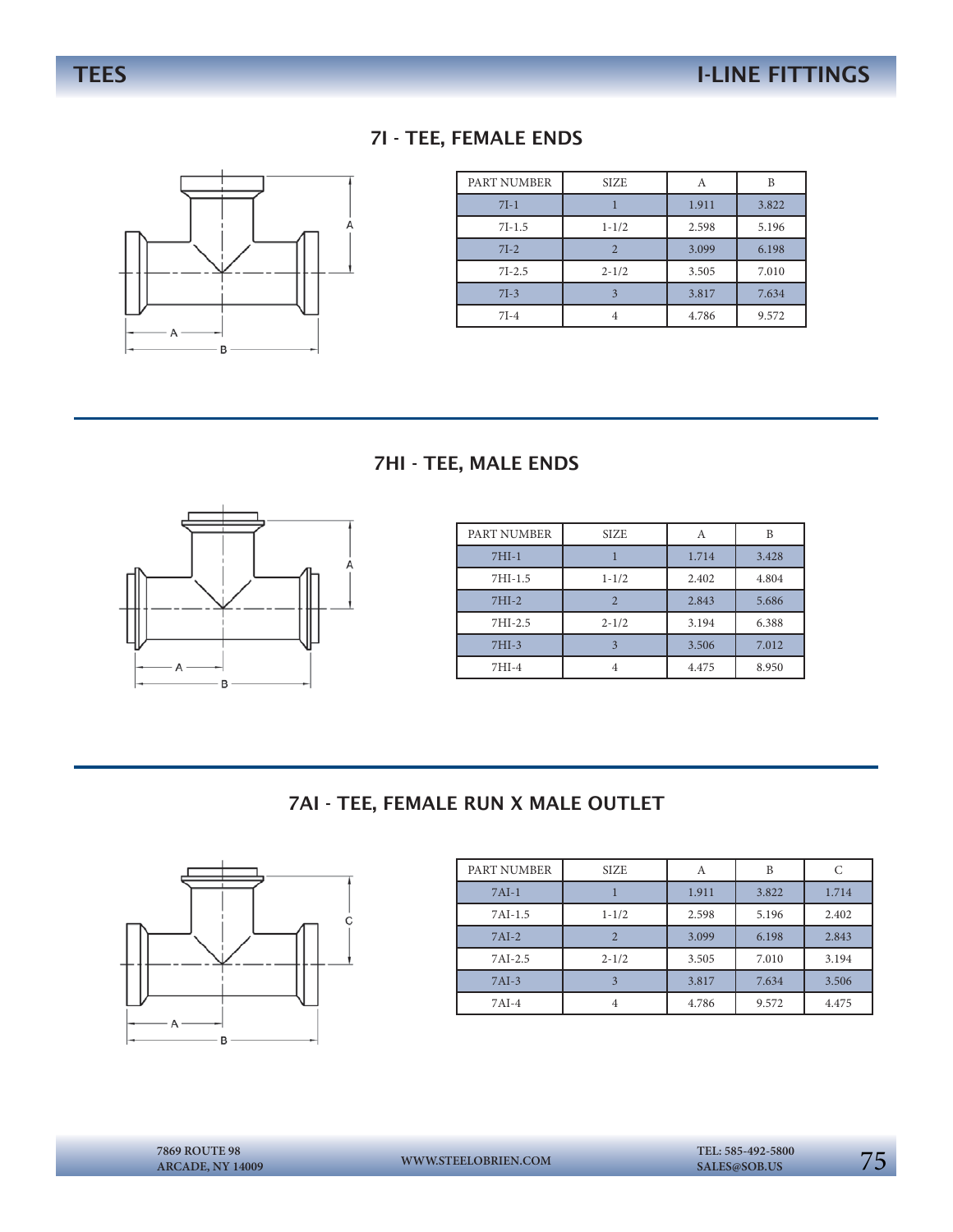# I-LINE FITTINGS TEES & CROSSES

#### 7EI - TEE, MALE RUN X FEMALE OUTLET



| PART NUMBER | <b>SIZE</b>    | А     | B     |       |
|-------------|----------------|-------|-------|-------|
| $7EI-1$     |                | 1.714 | 3.428 | 1.911 |
| 7EI-1.5     | $1 - 1/2$      | 2.402 | 4.804 | 2.598 |
| $7EI-2$     | $\overline{2}$ | 2.843 | 5.686 | 3.099 |
| 7EI-2.5     | $2 - 1/2$      | 3.194 | 6.388 | 3.505 |
| 7EI-3       | 3              | 3.506 | 7.012 | 3.817 |
| 7EI-4       | 4              | 4.475 | 8.950 | 4.786 |

#### 9I - CROSS, FEMALE ENDS



| PART NUMBER | <b>SIZE</b>    | A     | B     |
|-------------|----------------|-------|-------|
| $9I-1$      |                | 1.911 | 3.822 |
| $9I-1.5$    | $1 - 1/2$      | 2.598 | 5.196 |
| $9I-2$      | $\mathfrak{D}$ | 3.099 | 6.198 |
| $9I - 2.5$  | $2 - 1/2$      | 3.505 | 7.010 |
| $9I-3$      | $\mathbf{R}$   | 3.817 | 7.634 |
| $9I-4$      |                | 4.786 | 9.572 |

#### 9HI - CROSS, MALE ENDS



| PART NUMBER | <b>SIZE</b>    |       | B     |
|-------------|----------------|-------|-------|
| $9HI-1$     |                | 1.714 | 3.428 |
| 9HI-1.5     | $1 - 1/2$      | 2.402 | 4.804 |
| $9HI-2$     | $\mathfrak{D}$ | 2.843 | 5.686 |
| 9HI-2.5     | $2 - 1/2$      | 3.194 | 6.388 |
| $9HI-3$     |                | 3.506 | 7.012 |
| 9HI-4       |                | 4.475 | 8.950 |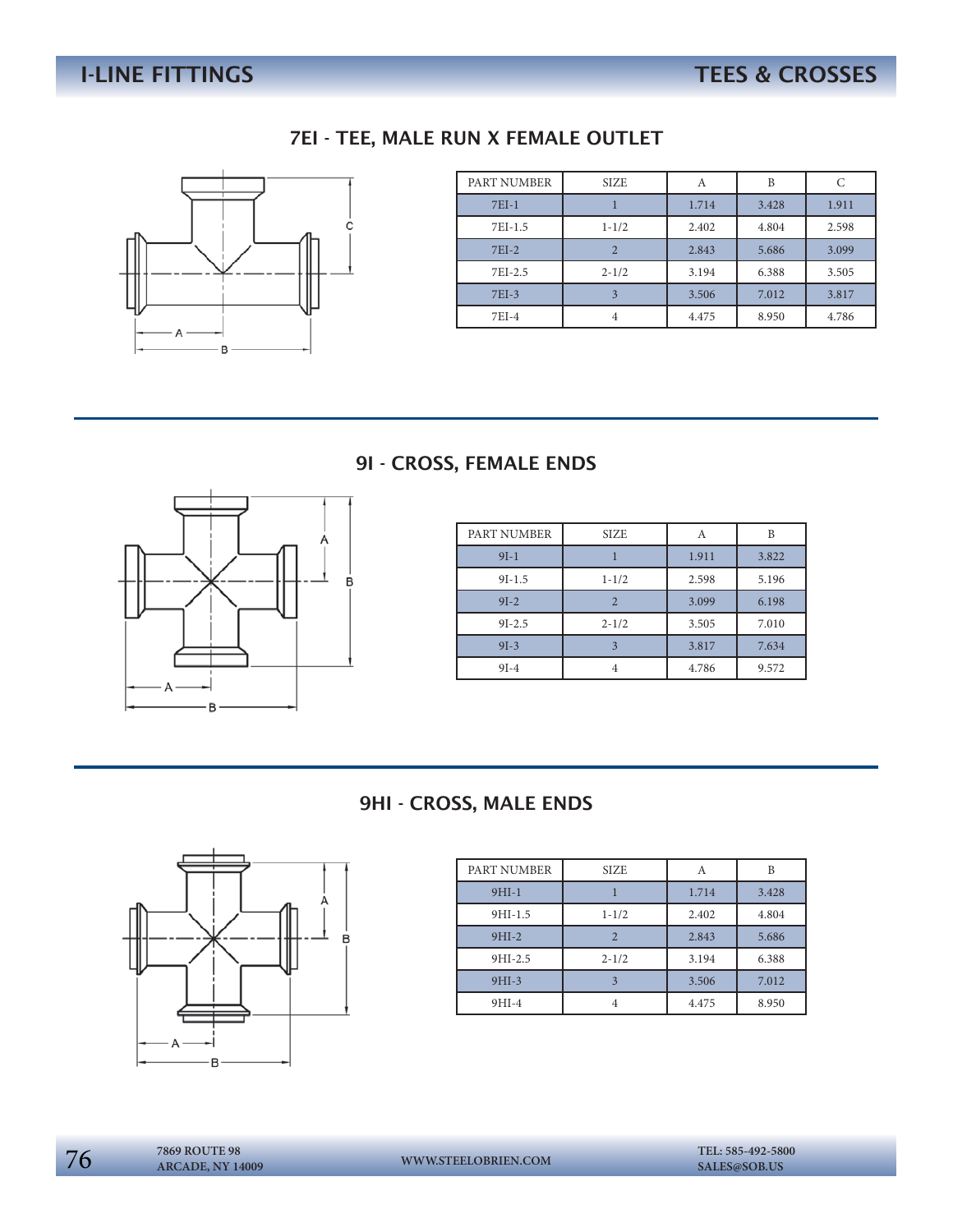#### 28AI - LATERAL WYE, FEMALE ENDS



| PART NUMBER | <b>SIZE</b>    | А     | B      |
|-------------|----------------|-------|--------|
| $28AI-1$    |                | 1.786 | 5.786  |
| $28AI-1.5$  | $1 - 1/2$      | 2.132 | 7.132  |
| $28AI-2$    | $\mathfrak{D}$ | 2.656 | 8.156  |
| $28AI-2.5$  | $2 - 1/2$      | 2.661 | 9.661  |
| $28AI-3$    |                | 3.103 | 10.103 |
| $28AI-4$    |                | 3.408 | 12.148 |

ALSO AVAILABLE WITH MALE I-LINE ENDS OTHER CONFIGURATIONS AVAILABLE UPON REQUEST

#### 28BI - TRUE WYE, FEMALE ENDS



| PART NUMBER | <b>SIZE</b> |       |
|-------------|-------------|-------|
| $28BI-1$    |             | 3.786 |
| 28BI-1.5    | $1 - 1/2$   | 3.942 |
| $28BI-2$    |             | 5.036 |
| 28BI-2.5    | $2 - 1/2$   | 6.161 |
| $28BI-3$    |             | 7.223 |
| $28BI-4$    |             | 9.348 |

ALSO AVAILABLE WITH MALE I-LINE ENDS OTHER CONFIGURATIONS AVAILABLE UPON REQUEST

#### I-LINE REDUCERS AVAILABLE FROM STEEL & O'BRIEN:



31-14I-14I (CONCENTRIC) 31-15I-15I (CONCENTRIC)



#### 32-14I-14I (ECCENTRIC) 32-15I-15I (ECCENTRIC)





**ARCADE, NY 14009**

77 **7869 ROUTE 98 WWW.STEELOBRIEN.COM SALES@SOB.US TEL: 585-492-5800**

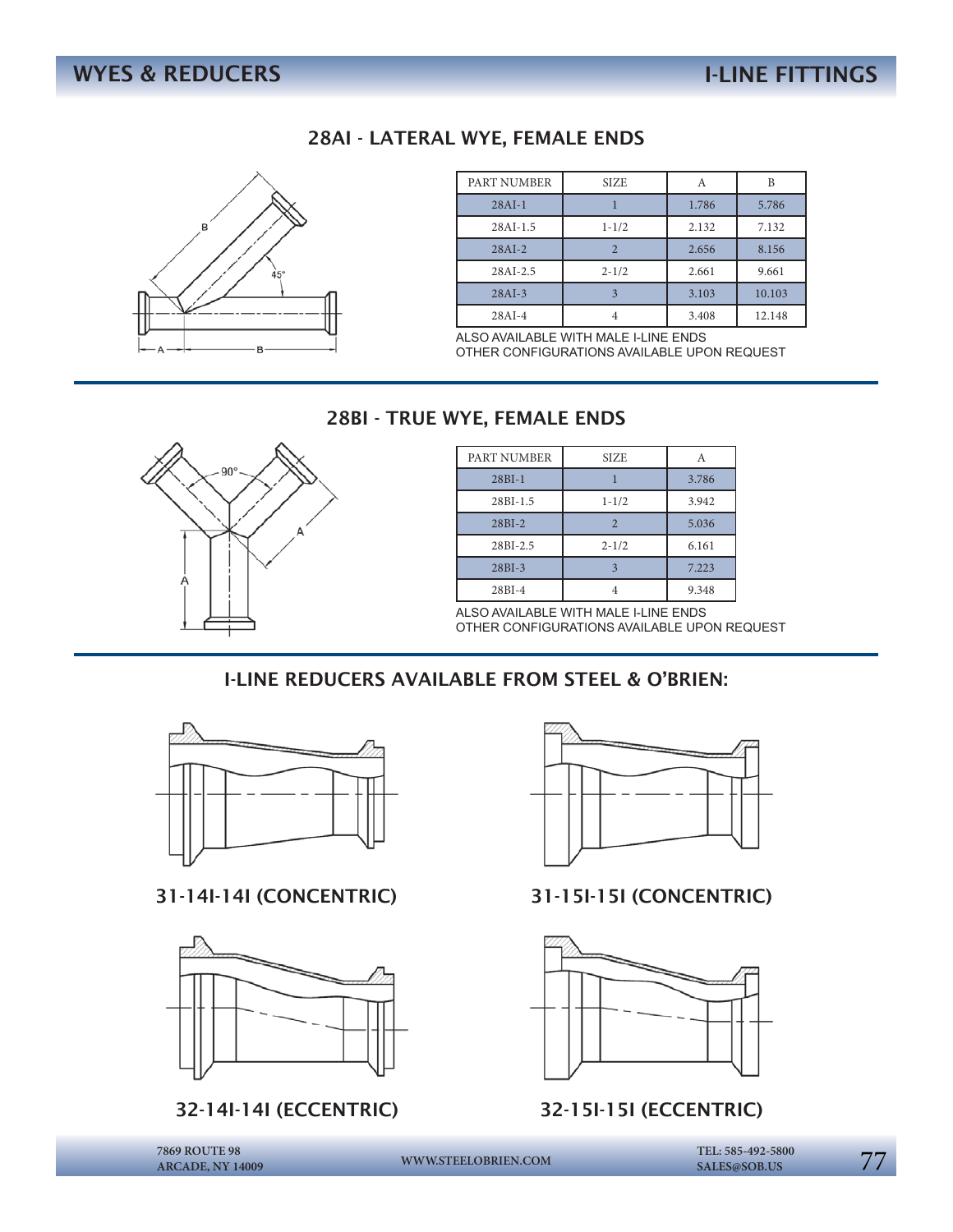#### I-LINE ADAPTERS AVAILABLE FROM STEEL & O'BRIEN:



17-14I-14I (Male I-Line x Male I-Line)



17-14I-15I (Male I-Line x Female I-Line)



17-15I-15I (Female I-Line x Female I-Line)



17-14I-14MP (Male I-Line x Clamp)



22FI-14I (Male I-Line x Female NPT) (also available w/Female I-Line)



17-15I-14MP (Female I-Line x Clamp)



21FI-14I (Male I-Line x Male NPT) (also availavle w/Female I-Line)



14HRI (Male I-Line x Rubber Hose)



15HRI (Female I-Line x Rubber Hose)

**TEL:** 585-492-5800 7869 ROUTE 98 **WWW.STEELOBRIEN.COM** TEL: 585-492-5800 **7869 ROUTE 98**